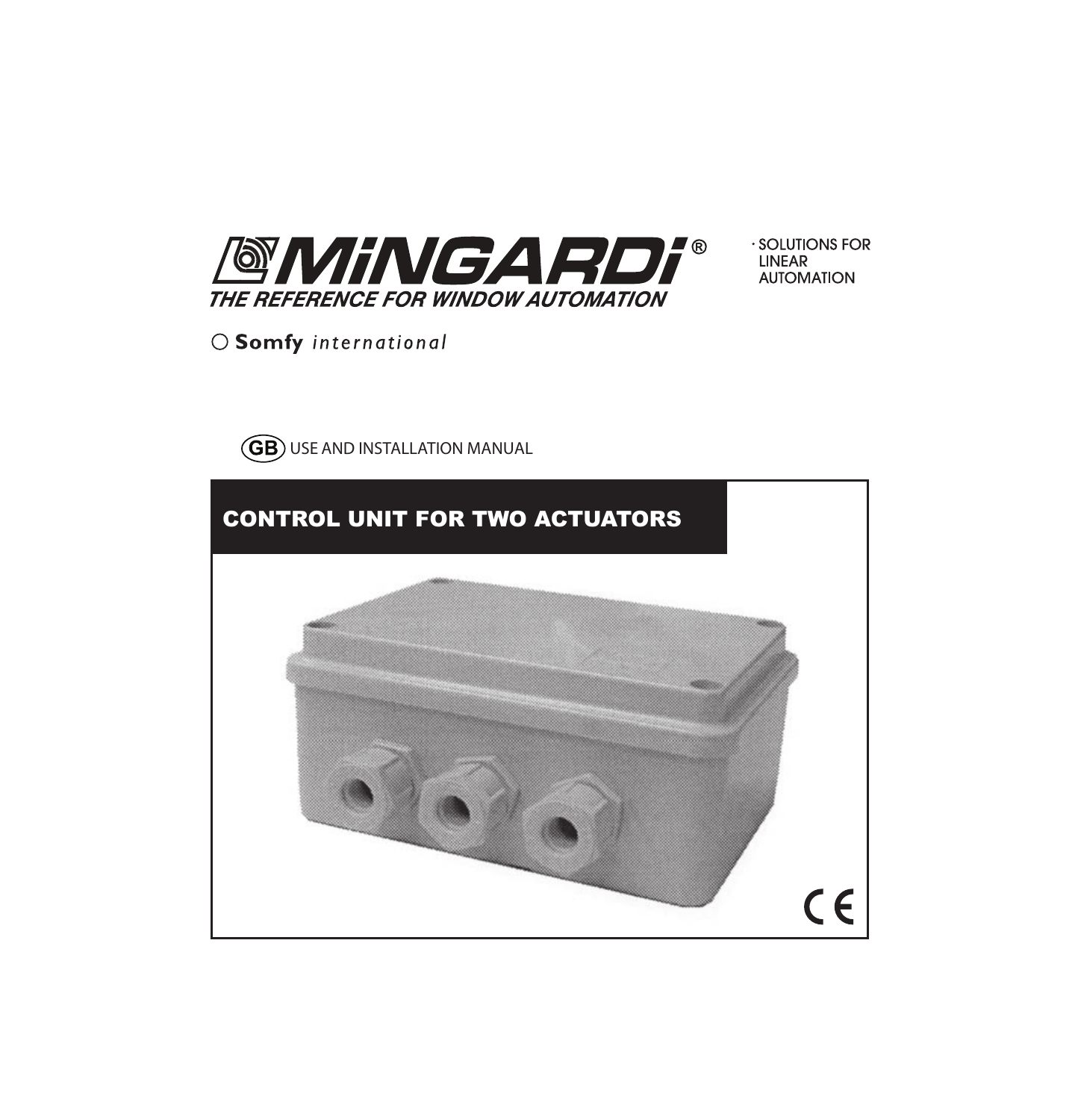

# **GB** INSTRUCTIONS ON ASSEMBLY, USE AND INSTALLATION

CONTROL UNIT FOR TWO ACTUATORS 230 V a.c.

#### **Summary**

| 1 NOTES ON READING THE MANUAL               | 11 |
|---------------------------------------------|----|
| Explanation of the symbols                  | 11 |
| Notes regarding the control unit            | 11 |
| <b>2 GENERAL SAFETY NOTES</b>               | 11 |
| Use and maintenance                         | 11 |
| <b>3 DESCRIPTION OF THE INSTRUMENT</b>      | 12 |
| 3.1 Operation features                      | 12 |
| 3.2 Mechanical features                     | 12 |
| 3.3 Electrical features                     | 12 |
| <b>4 ENGINEERING DATA</b>                   | 12 |
| 5 CONTROL UNIT ASSEMBLY / INSTALLATION      | 12 |
| <b>6 CONNECTING TO THE POWER SUPPLY</b>     | 13 |
| 6.1 Connection to the electric power supply | 13 |
| 6.2 Connection to the actuators             | 14 |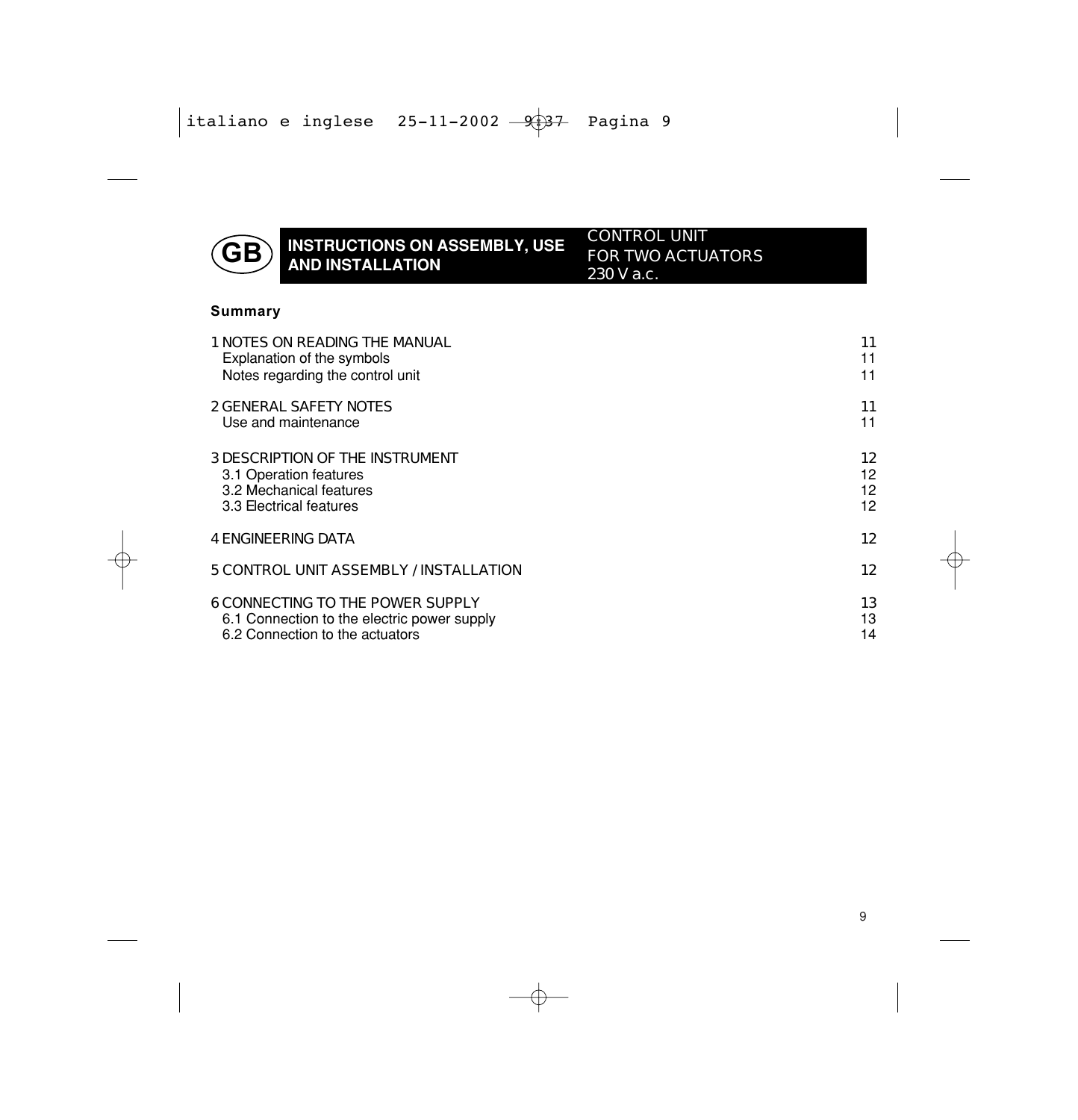

# **AND INSTALLATION GB** INSTRUCTIONS ON ASSEMBLY, USE CONTROL UNIT<br>AND INSTALLATION

**FOR TWO ACTUATORS 230 V a.c.**

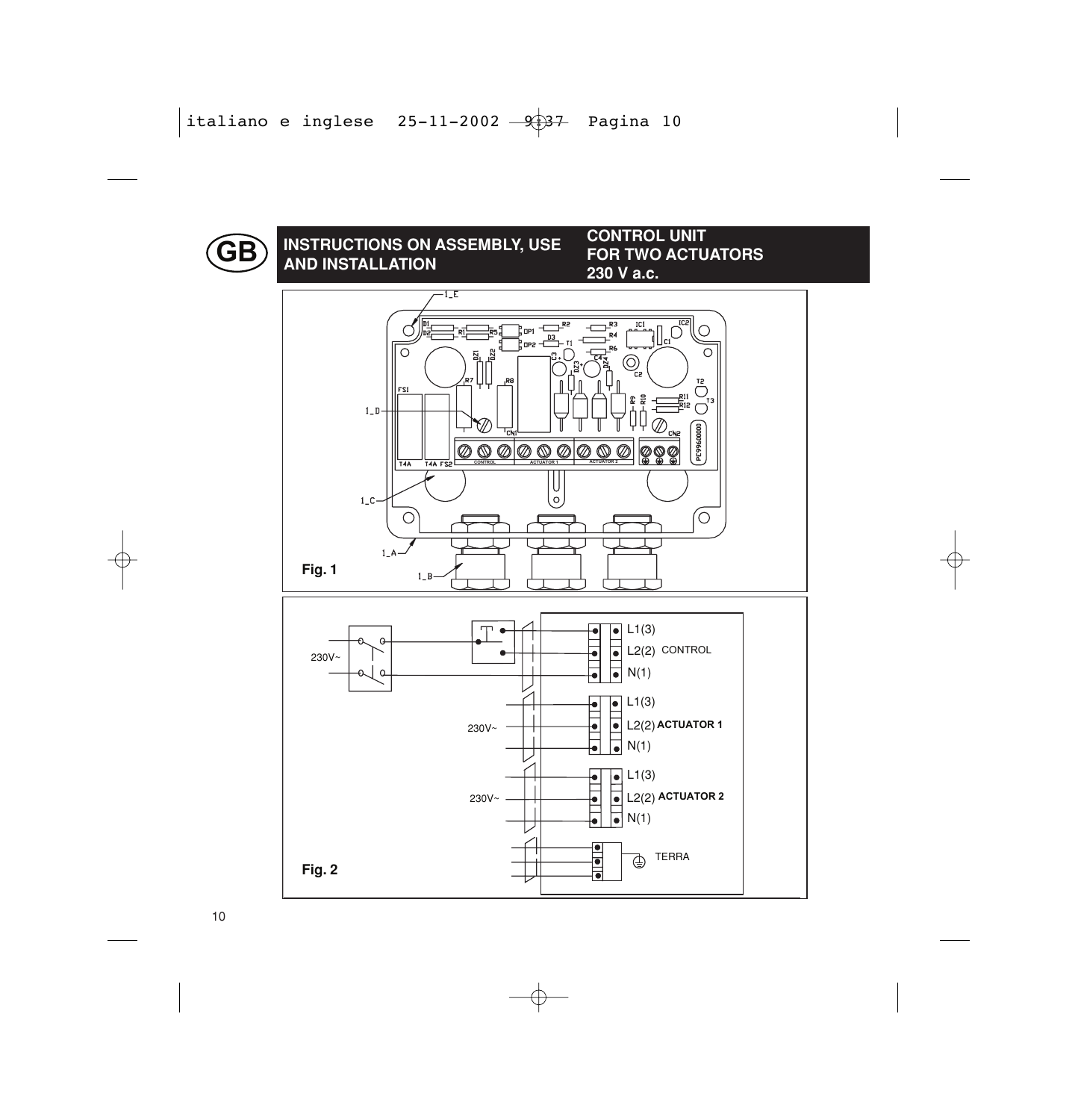

# **INSTRUCTIONS ON ASSEMBLY, USE** AND INSTALLATION

#### CONTROL UNIT FOR TWO ACTUATORS 230 V a.c.

#### 1 NOTES ON READING THE MANUAL

Before embarking on any installation or wiring operations, read this manual extremely carefully.

The user must refer to the notes contained in it and keep it safely for future reference.

#### EXPLANATION OF THE SYMBOLS



#### Danger!

General danger or preventive warning with numerous implications.



### Warning!

Read this manual carefully.



#### Danger!

Danger of electrocution from electric current.



#### Danger!

Danger that could cause personal injury.



#### Danger!

Danger of hands being crushed.



#### Warning!

Draws attention to instructions that must be followed in order to prevent damage to the actuator.



#### Notice

Refers to important information to which special attention must be paid.

#### NOTES ON THE CONTROL UNIT

The control unit complies with current safety standards.

Operational safety can be guaranteed only if installers comply with the safety regulations in force in the country where it is installed. The control unit is to be used solely for managing 230V AC actuators. Use of the control unit for other applications must be authorised by Mingardi Magnetic S.r.l following a technical inspection of the application. Install the control unit using only original accessories or accessories approved by Mingardi Magnetic S.r.l.

#### 2 IMPORTANT SAFETY REGULATIONS



Warning! Read this manual carefully.

## Warning!

In order to ensure personal safety, strictly comply with all the regulations that are set out below.

#### USE AND MAINTENANCE

When using the control unit, follow these safety regulations: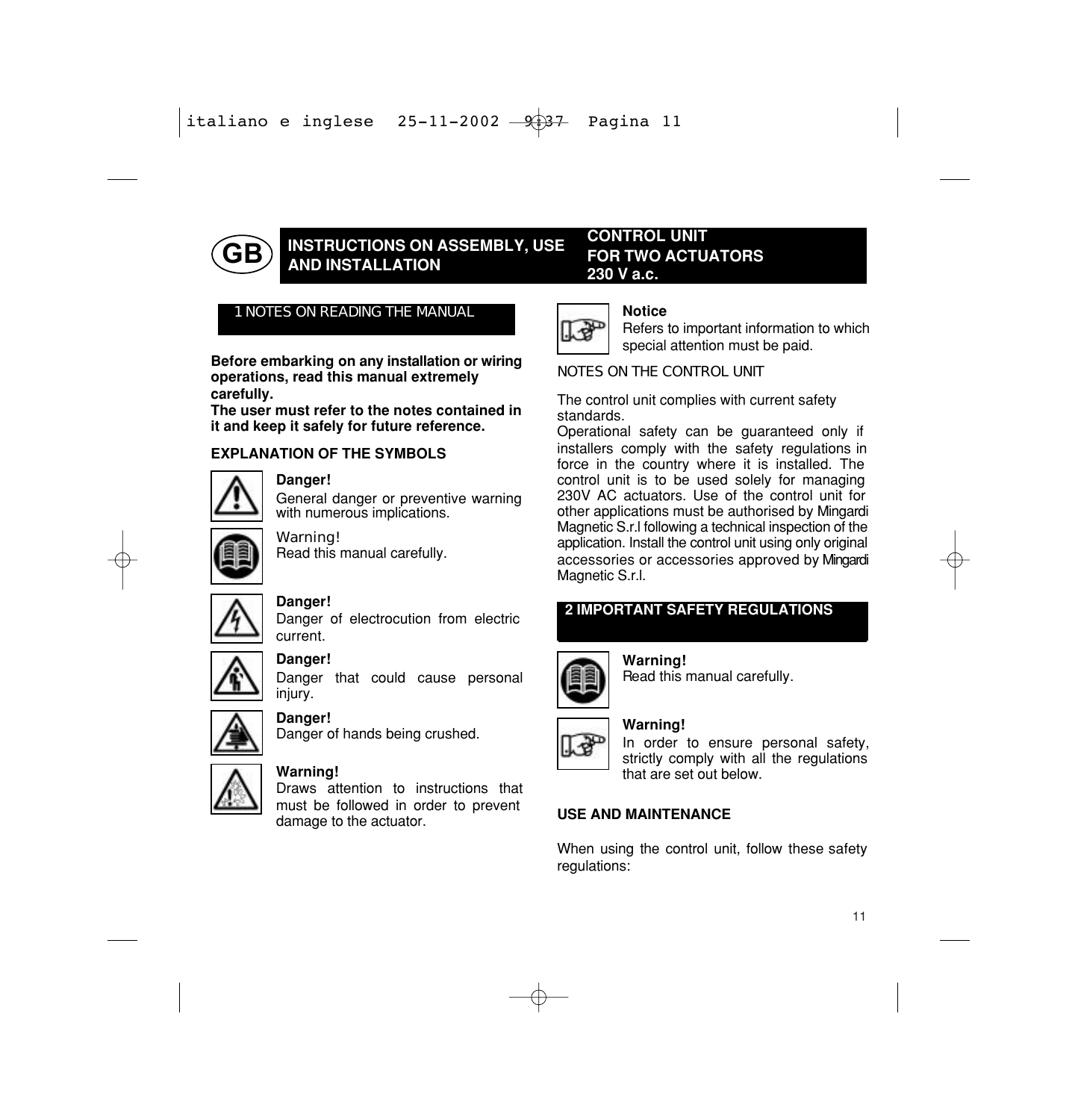

#### **INSTRUCTIONS ON ASSEMBLY, USE** AND INSTALLATION CONTROL UNIT FOR TWO ACTUATORS 230 V a.c.



Restrict use of the control unit to qualified personnel; do not expose the control unit to splashes of water when cleaning the room.



Do not allow children to play with the control unit; it is necessary to remove all sources of power supply with an appropriate knife switch prior to performing maintenance on the control unit or on the actuators connected to it.

In the event of failures or damage to the equipment, contact specialised personnel. Do not use the device until it has been repaired.

#### 3 DESCRIPTION OF THE INSTRUMENT

#### 3.1 Operation features:

The synchronisation control unit for two actuators is able to control all Mingardi Magnetic line actuators provided with asynchronous motors running at 230V 50Hz.

The actuators connected to the control unit, which must be the same, will both lock with a spatial displacement proportional to approximately 1.5S if one of the two stops absorbing current. Once the block occurs, it is impossible to make operations in the direction in which the lock occurred except for a first proportional attempt at about 0.1S. On the other hand, it is possible to operate the actuators in the direction opposite the lock.

There is then a minimum time and a maximum time. The minimum time is the time (0.1S) that

passes after a lock occurs following an opening or closing command. The maximum time is the time (1.5S) that passes during the dynamic phase from the moment of the two actuators stops absorbing current until when the other one is stopped.

The actuators' lock occurs by switching off the power supply voltage on both actuators.

#### 3.2 Electrical features:

The control unit is provided with a power supply input (fig. 2, CONTROL) at 230V~±6% - 50Hz. And two relay outputs with the same electrical specifications (fig. 2, ACTUATOR 1 and 2) for connecting the two actuators.

Suitable devices (fuses) are contemplated in the case of overcurrent.

#### 3.3 Mechanical features:

The electric "parts" are contained inside an 88x128x58 mm (fig.1\_A) connector block with an IP56 degree of tightness. Three cable clamps with relative nuts (fig. 1 B) and 4 sealant plugs for possible fastening screws (fig. 1\_C) are supplied together with the block.

#### 4 ENGINEERING DATA

Dimensions: 88x128x58 mm.

Degree of tightness: IP56.

Working temperature: from -10 to 50 C°.

Maximum working humidity: 60%.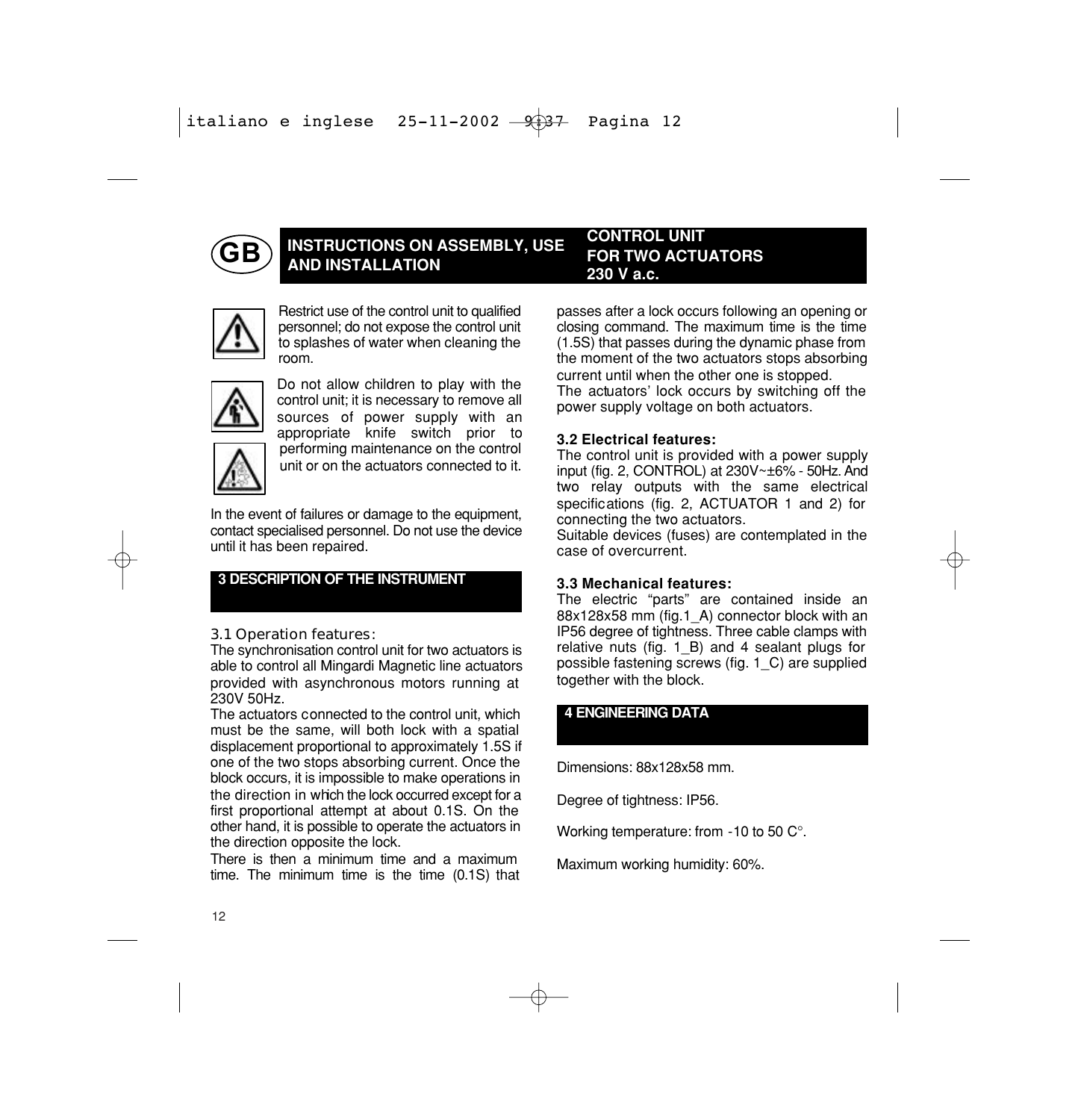

## INSTRUCTIONS ON ASSEMBLY, USE **AND INSTALLATION**

#### CONTROL UNIT FOR TWO ACTUATORS 230 V a.c.

Power supply: 230V~±6% - 50Hz.

#### Fields of application:

controlling actuators used for the electric remote opening/closing of top-hung windows, skylights and louvre windows in public, private and industrial buildings. Product intended for use in indoor environments for



#### Warning!

Use only actuators provided with temperature protection.

#### Identification data on the control unit rating plate



#### 5 CONTROL UNIT ASSEMBLY / INSTALLATION

Only qualified installers can carry out installation.

The control unit must be assembled and wired only by specialised personnel who have been properly trained and who are familiar with problems of automatic window opening and closing systems, technical reference standards and safety standards.



#### Warning!

Incorrect installation may make the control unit dangerous! Follow all the instructions set out below.

#### Checks

Before installing, check that:

- The electric cables connected to the device have the proper section.
- The electric power supply systems are in compliance with the standards in force in the country where it is installed.
- All of the power supply sources are switched off when making interventions on the control unit or on the actuators connected to it.
- Check that the wires are properly connected to the control unit.
- Check that the power supply voltage is the same as that shown on the control unit's rating plate.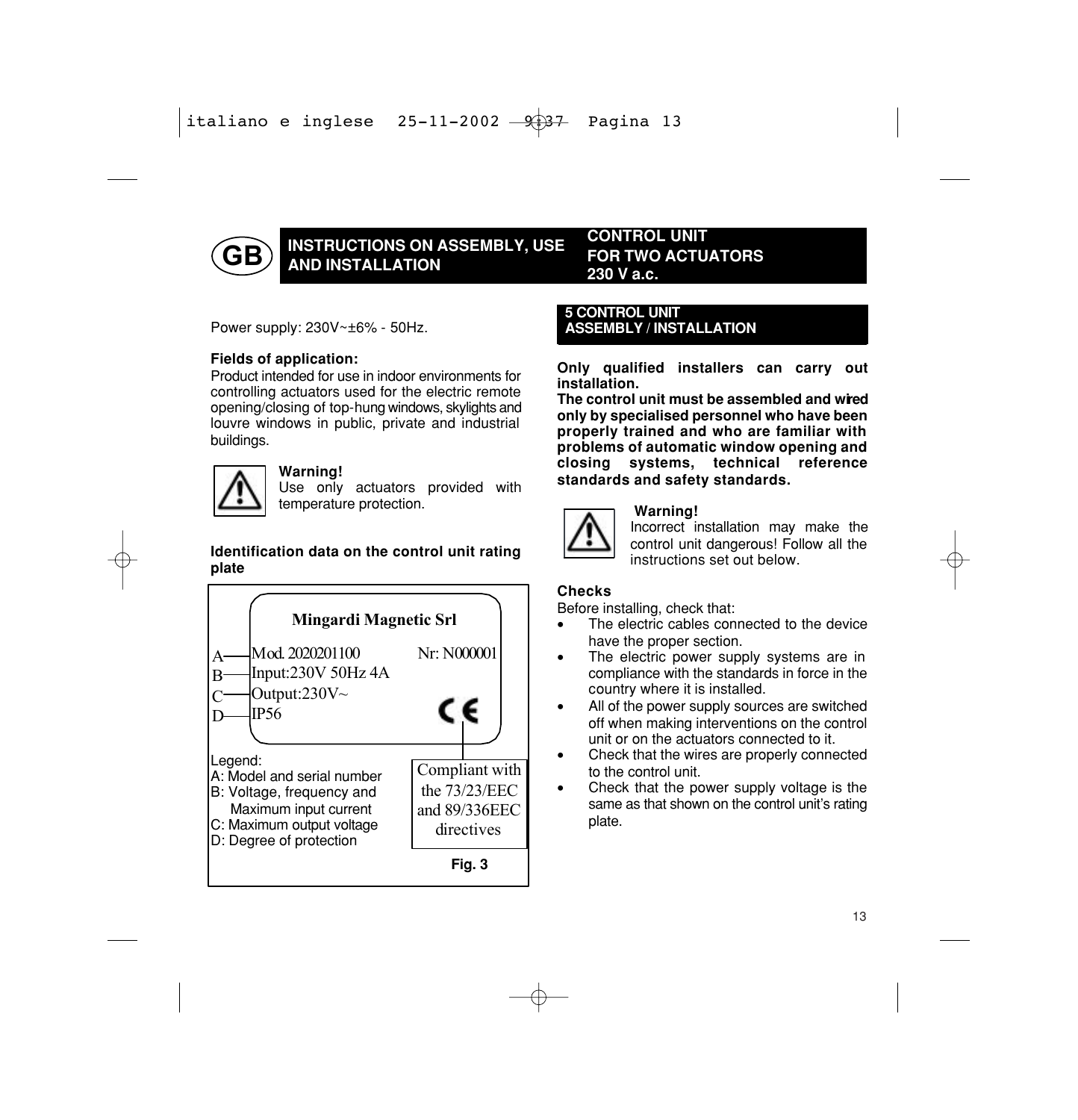

## INSTRUCTIONS ON ASSEMBLY, USE AND INSTALLATION

CONTROL UNIT FOR TWO ACTUATORS 230 V a.c.

It is possible to fasten the control unit onto a support surface using 4 screws (fig. 1 C) in the following manner before wiring the control unit:

1- remove the cover by loosening the 4 screws (fig.  $1$  E).

2- remove the electronic card by loosening the 2 fastening screws (fig.1\_D);

3- drill the block (fig.1\_C) and the support surface;

4- insert the anchors into the support surface and fasten the block with the 4 screws;

5- cover the screws with the 4 plugs provided and mount the electronic card.

#### 6 CONNECTING TO THE POWER SUPPLY



These connection instructions are exclusively for skilled installers who are qualified to install electrical systems. Installers must at all times

comply with current regulations governing electrical installations.



#### Danger!

In order to avoid the danger of electrocution from electric current, turn off the power supply to the control line

prior to working on the actuators or the electric system. Always install a main bipolar power supply switch with a minimum contact opening of 3 mm upstream of the actuator control line.



#### Information.

Connection to the electric mains is made by using a four-lead cable (4x1 mm<sup>2</sup>) with adequate length for reaching

the junction box, which must be placed close to the control unit.



#### Warning!

Applications that do not rule out danger for people must be provided with additional safety attachments.

It is forbidden to connect voltages to the control unit that are higher than those shown on the rating plate.



The connections described below are to be performed on Mingardi Magnetic products. Refer to the<br>relative manuals for more manuals for more information.



#### Information.

An adhesive plate is displayed inside the control unit cover and shows the type of connection to be adopted.

# 6.1 Connection to the electric power supply. Connection to the power supply mains is done

using the terminal board (fig. 2, CONTROL). The voltage must be the same as that shown on the control unit rating plate (230Volt - 50/60Hz, Fig. 3). Perform the wiring as shown in the two figures.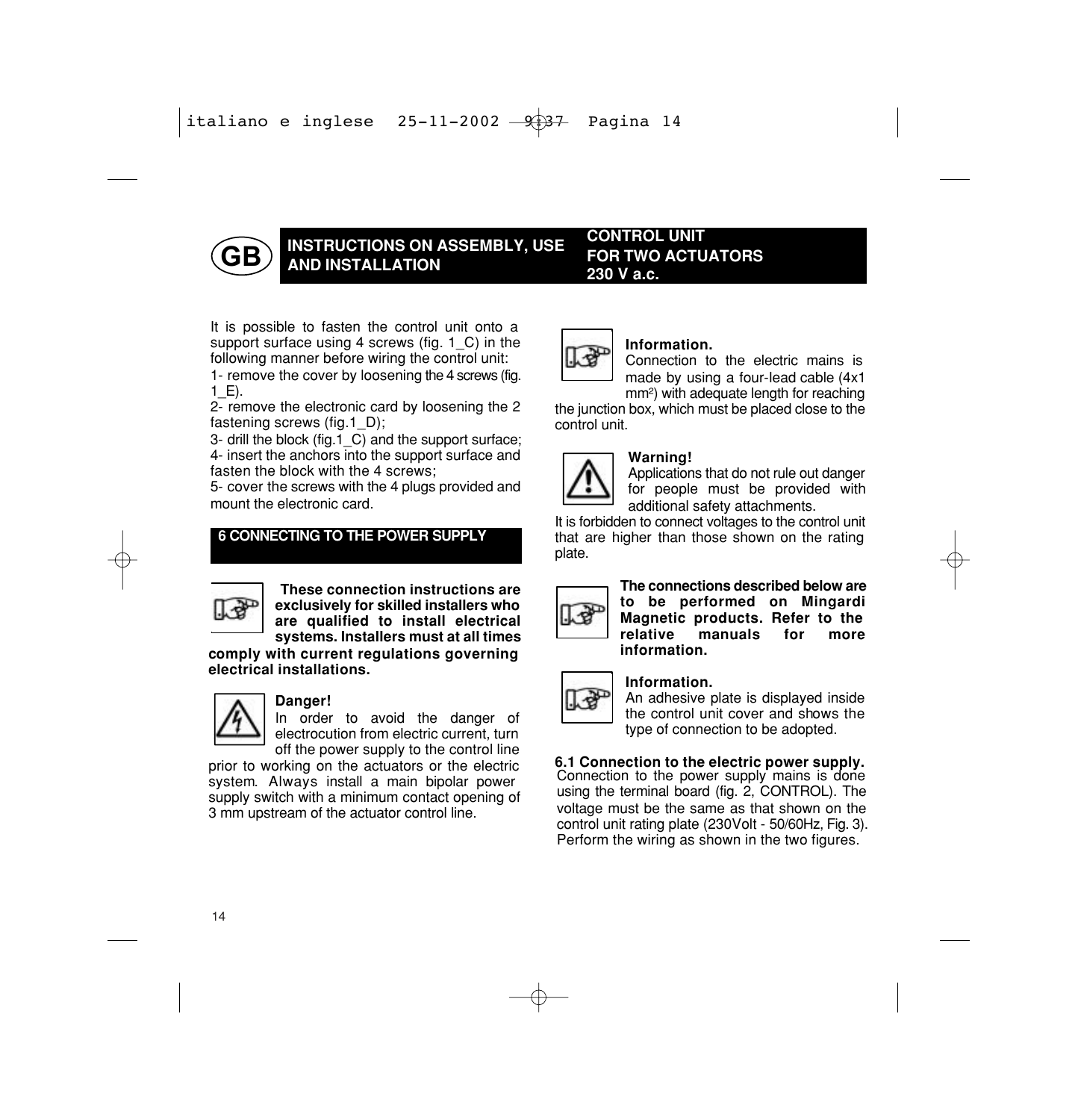

## INSTRUCTIONS ON ASSEMBLY, USE AND INSTALLATION

CONTROL UNIT FOR TWO ACTUATORS 230 V a.c.

#### 6.2 Connection to the actuators.

Connection of the actuators to the supply mains is done using the terminal boards (fig. 2, ACTUATOR 1 and 2). The voltage must be the same as that shown on the control unit rating plate.

Be careful when working on these terminal boards because a voltage the same as the control unit power supply voltage may be present.

It is not possible to simultaneously connect actuators working at different voltages or frequencies.



#### Warning!

The earth wires must be connected to the relative terminal board so that they

are always the last to break in the case of excess mechanical stress.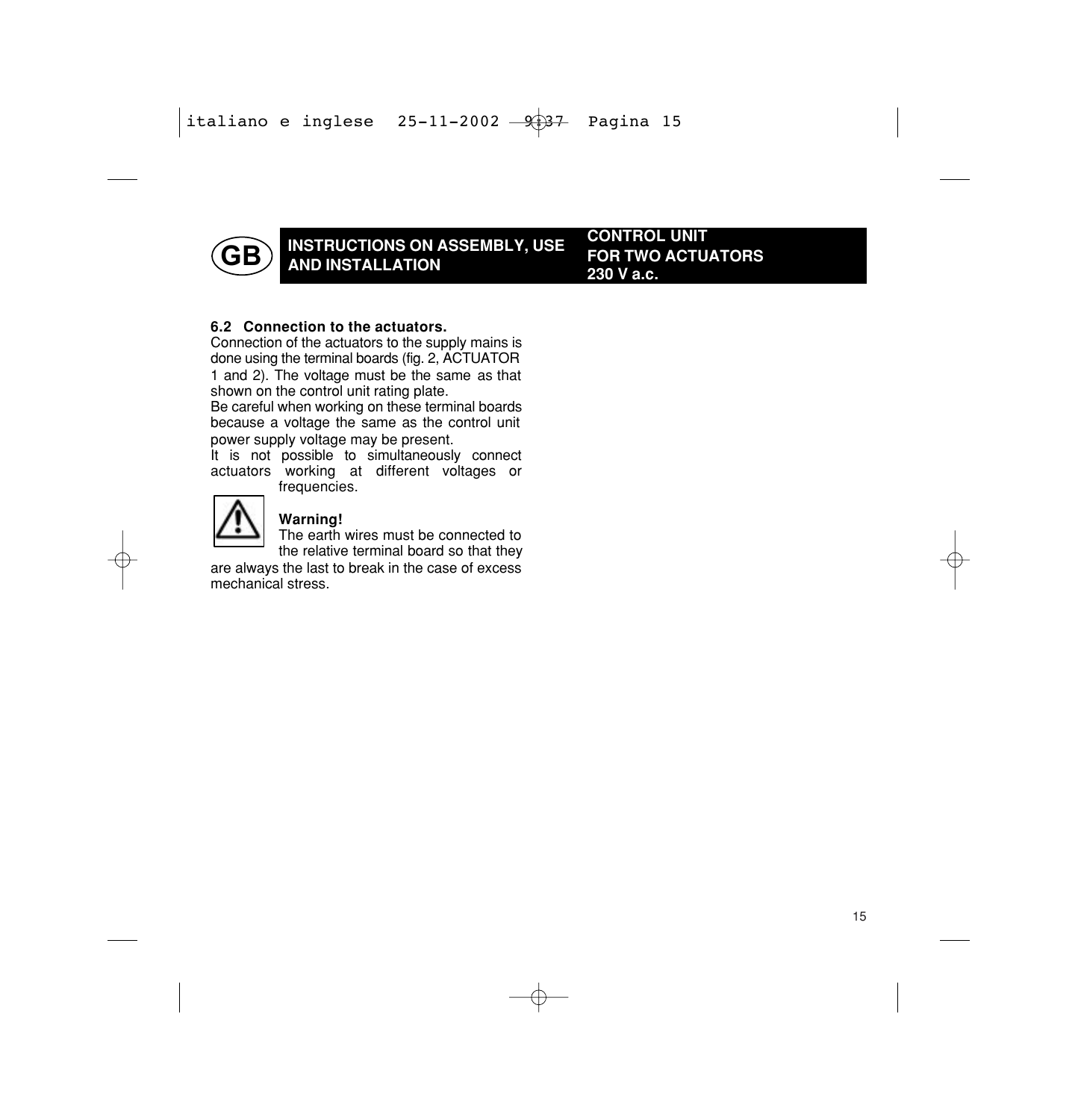# **NOTE**